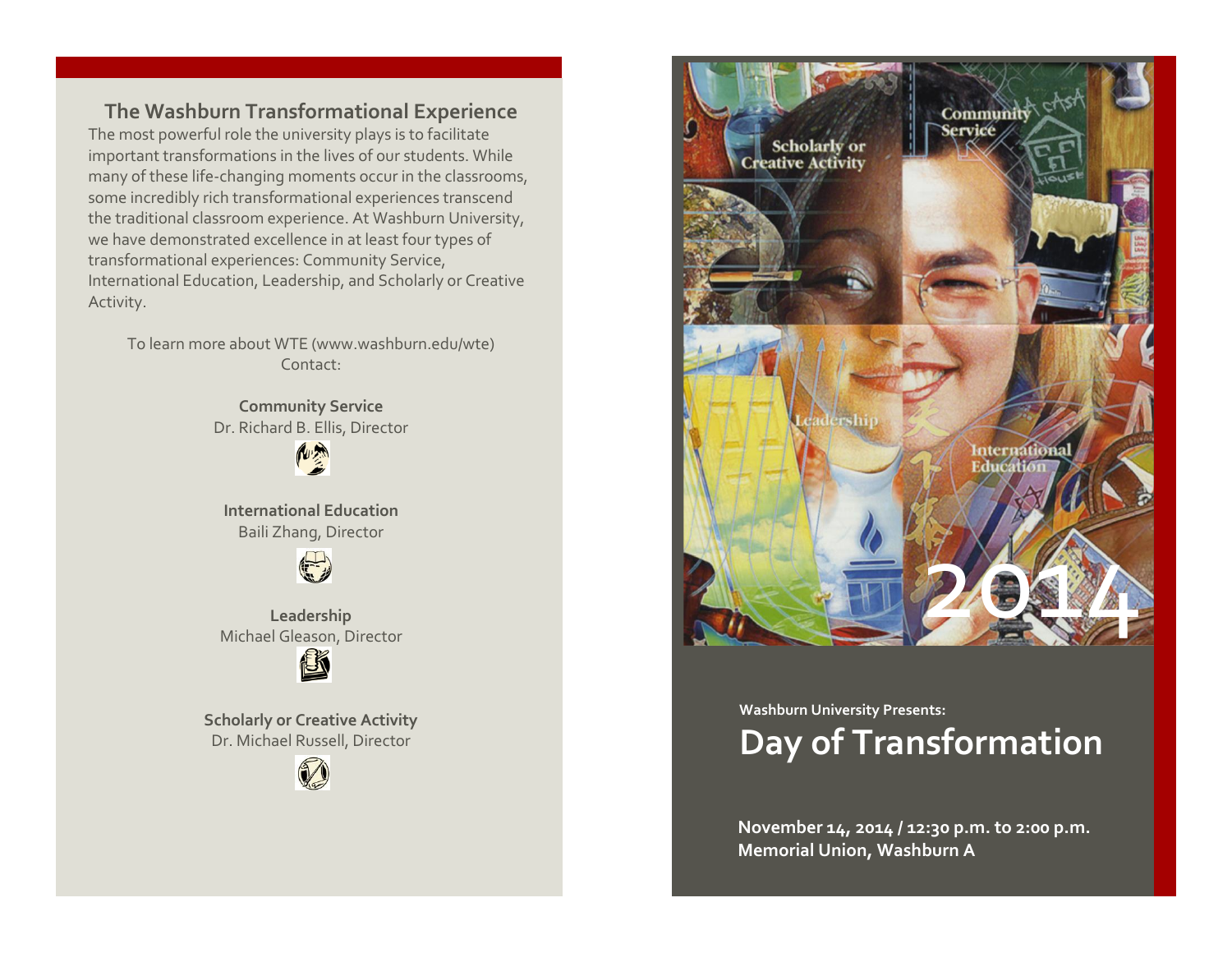## Poster Presentations 12:30 pm - 2:00 pm

## **Project Title/ Mentor Name/Major**

**The Performance of Irish Patrick G. Barry Republicanism: Martyrdom,** *Anthropology* **Celtic Identity, and International**

*Dr. John Paul* **Health Promotion for Nursing Kristen Bricklemyer** Ľ

**Students** *Nursing Prof. Jane Robinson*

**Solidarity**

**Doctors' Perception of Nurses Harry Briggs in the Workplace** *Communication Dr. Tracy Routsong*

**Causative Factors in Health Alice Brown Center Visitations at Summer** *Nursing* **Camp** *Dr. Debbie Isaacson*

**Rehabilitation vs. Retribution Fravis Bussen among Juvenile Offenders and** *Psychology* **the Influence on Recidivism Suzie Fields** *Dr. Rick Ellis, Kristine Hart Criminal Justice*

**The Three Amigo Go to Christopher Carson Germany** *German Dr. Dmitri Nizovtsev* **Nathan Doolittle**

 $\bigoplus$ 

*Accounting* **Chaiya Zahara** *Integrated Studies*

**The Perry Community Health Mary Root Fair Project** *Nursing Kathy Ure*

**Connecting Resources to Claude Ross Positively Advocate for At Risk** *Psychology* **Students** *Dr. Julie Boydston*

**Home Away from Home: Nancy Sauceda Florence Crittenton** *Psychology Dr. Julie Boydston*

**Obama: A Rhetorical Analysis TJ Weber** J *Dr. Jim Schnoebelen Communication*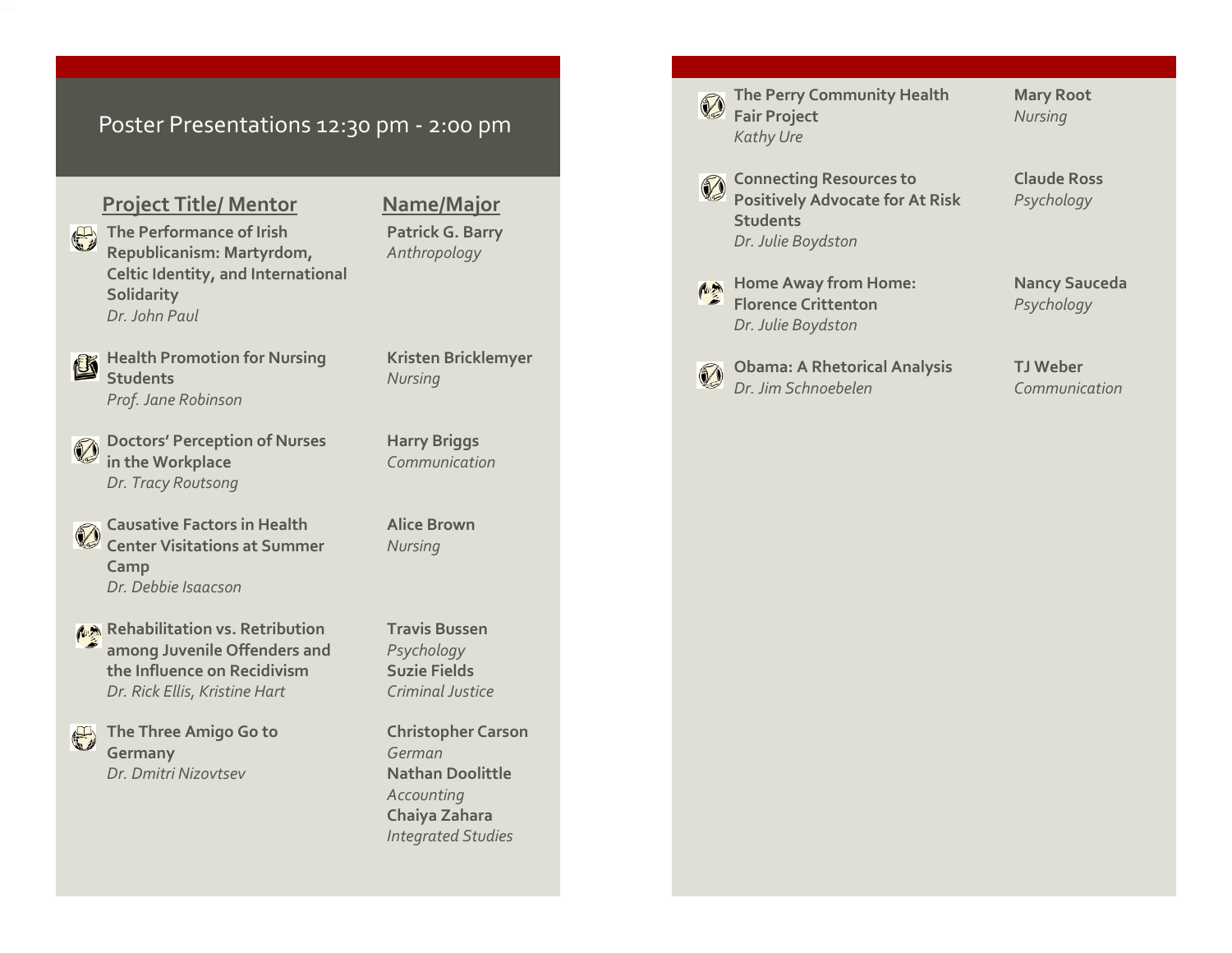

**The Heart of Ireland Jean-Luc Chinal** *Dr. Karen Kapusta-Pofahl Anthropology*

**A** Connecting to Community **Britney Cin Health Issues** *Respiratory Therapy Kristine Hart*

- 
- **Making a Difference: Mentoring Jena Dean Children in the Topeka Community** *Mass Media Kristine Hart*
	- **Utilizing Intermediate Treatment Ashley Dill as a First Step in the Recovery** *Psychology* **Process** *Dr. Julie Boydston*

**The Haitian Experience Taylor Dumlao** *Prof. Hillary Lolley* **Sherronicia Johnson**

**Montrell Skinner Mitzzi White** *Radiologic Technology*

- **Increasing Awareness of Skin Micala Edgar** Ø **Cancer: Prevention and Early** *Nursing* **Identification Amanda Keeler** *Prof. Kathy Ure Nursing*
- **Enriching Lives with Hospice Jessy Forman** 心 **Care for Individuals with** *Psychology* **Dementia** *Dr. Julie Boydston*

**A** Florence Crittenton: **Skyler Gentry Believe. Achieve. Empower** *Psychology Dr. Julie Boydston*

|  | The Heart of Ireland<br>Dr. Karen Kapusta-Pofahl                                                                   | <b>Jean-Luc Chinal</b><br>Anthropology                                                                                        |
|--|--------------------------------------------------------------------------------------------------------------------|-------------------------------------------------------------------------------------------------------------------------------|
|  | Connecting to Community ﴾ [1]<br><b>Health Issues</b><br><b>Kristine Hart</b>                                      | <b>Britney Cin</b><br><b>Respiratory Therapy</b>                                                                              |
|  | Making a Difference: Mentoring<br><b>Children in the Topeka Community</b><br><b>Kristine Hart</b>                  | Jena Dean<br><b>Mass Media</b>                                                                                                |
|  | <b>Utilizing Intermediate Treatment</b><br>as a First Step in the Recovery<br><b>Process</b><br>Dr. Julie Boydston | <b>Ashley Dill</b><br>Psychology                                                                                              |
|  | The Haitian Experience<br>Prof. Hillary Lolley                                                                     | <b>Taylor Dumlao</b><br><b>Sherronicia Johnson</b><br><b>Montrell Skinner</b><br><b>Mitzzi White</b><br>Radiologic Technology |
|  | <b>Increasing Awareness of Skin</b><br><b>Cancer: Prevention and Early</b><br>Identification<br>Prof. Kathy Ure    | <b>Micala Edgar</b><br>Nursing<br><b>Amanda Keeler</b><br>Nursing                                                             |
|  | Enriching Lives with Hospice<br><b>Care for Individuals with</b><br>Dementia<br>Dr. Julie Boydston                 | <b>Jessy Forman</b><br>Psychology                                                                                             |
|  | Florence Crittenton:<br><b>Believe. Achieve. Empower</b><br>Dr. Julie Boydston                                     | <b>Skyler Gentry</b><br>Psychology                                                                                            |
|  |                                                                                                                    |                                                                                                                               |